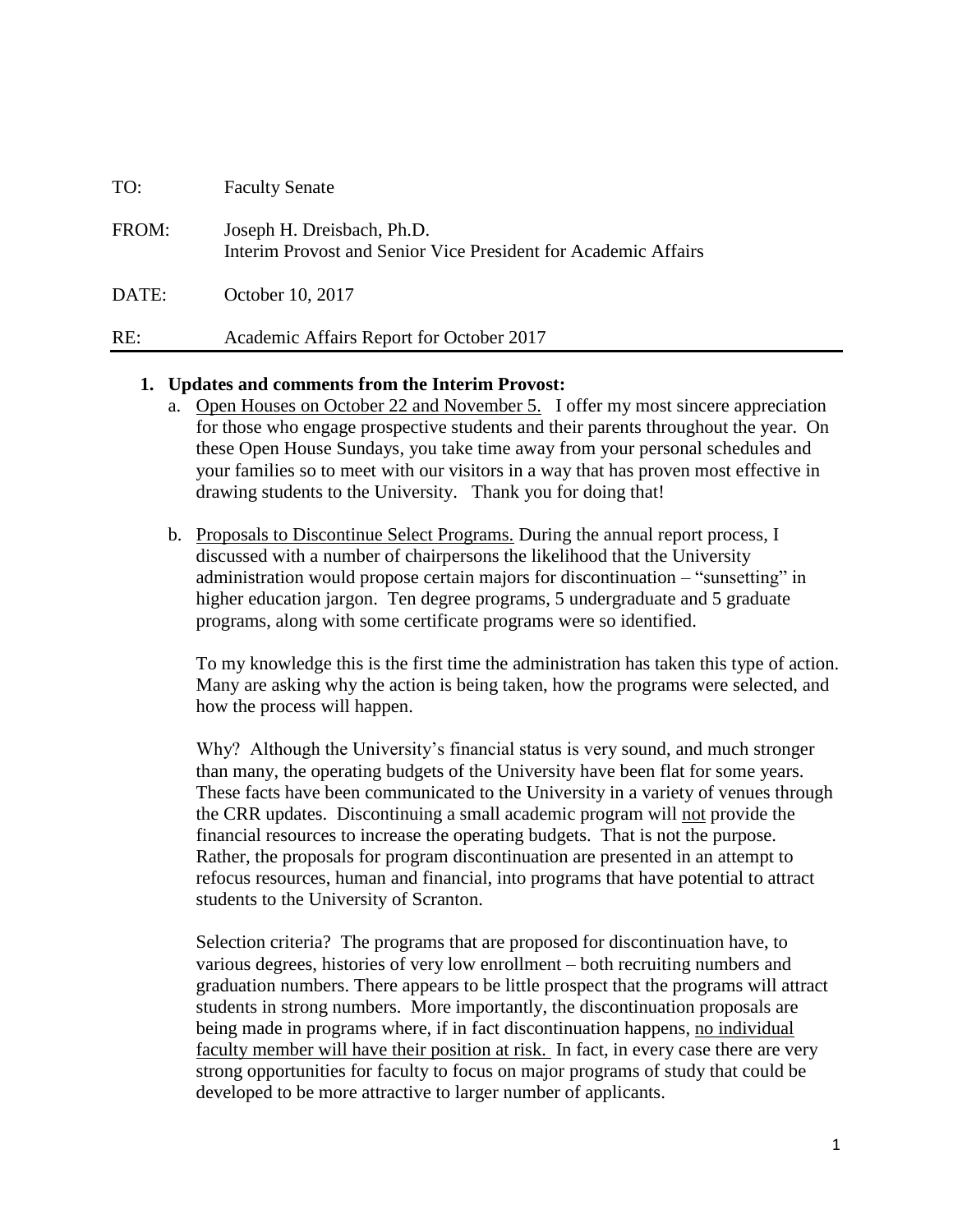The Process? In every case, the policies and processes outlined in the Discontinuance of an Academic Program Policy (#5-0506 10 February 2006) will be followed carefully. This policy was developed so to ensure that the principles of shared governance will be incorporated into these processes.

I include below my memorandum to the chairpersons of programs that have been proposed for discontinuation:

Regular review and action on academic program offerings must be integral in the functions of institutions of higher education. The University's administration has always encouraged new program development. More recently, there has been a more explicit call for program faculty to examine how their programs can be developed to become more distinctive. The institution has not been very active in systematically reviewing for program discontinuation.

Although the overall financial status of the University is very sound, its operating budget has been flat for some years. In context, one must realize that most institutions of higher learning find themselves in similar situations, and in many cases, ones that are quite serious. Nevertheless, these developing budget realities require that the University accept the responsibility of reviewing more carefully its assortment of program offerings. In addition to investment in new and existing programs as noted above, that responsibility includes identifying programs that should be discontinued so to make these reinvestments. This communication is intended to inform you of programs within your department that are being proposed for discontinuation.

I emphasize that **no faculty member will lose employment** with The University of Scranton as a result of the program discontinuation proposals that are being presented here. I realize that the monetary savings from discontinuing a particular academic program will be very modest and in some cases nil. Nevertheless, reallocating savings to invest in other academic programs, both new and existing programs, at a time when operating budgets of the University are flat and even decreasing, has become increasingly important. Even more noteworthy is the opportunity for talented faculty to refocus on other academic roles within their disciplines so to enhance new and existing programs that have the history or potential of attracting students.

In some cases certain faculty committed much professional effort into developing and offering these programs. Please know that the proposal to discontinue a particular academic program is in no way a reflection of this faculty effort or commitment. The proposal to discontinue a program is based, primarily, on low enrollments and the inability of the program to attract students to The University of Scranton.

c. Status of EPII. Little information on the resource requirements to implement the Senate motion on EPII (EPO and EPD) have come forth from the Implementation Committee. I gathered some very general information from many chairpersons during the annual report process. More recently, I have engaged the deans with the hope of obtaining information that is more specific. This has been very difficult work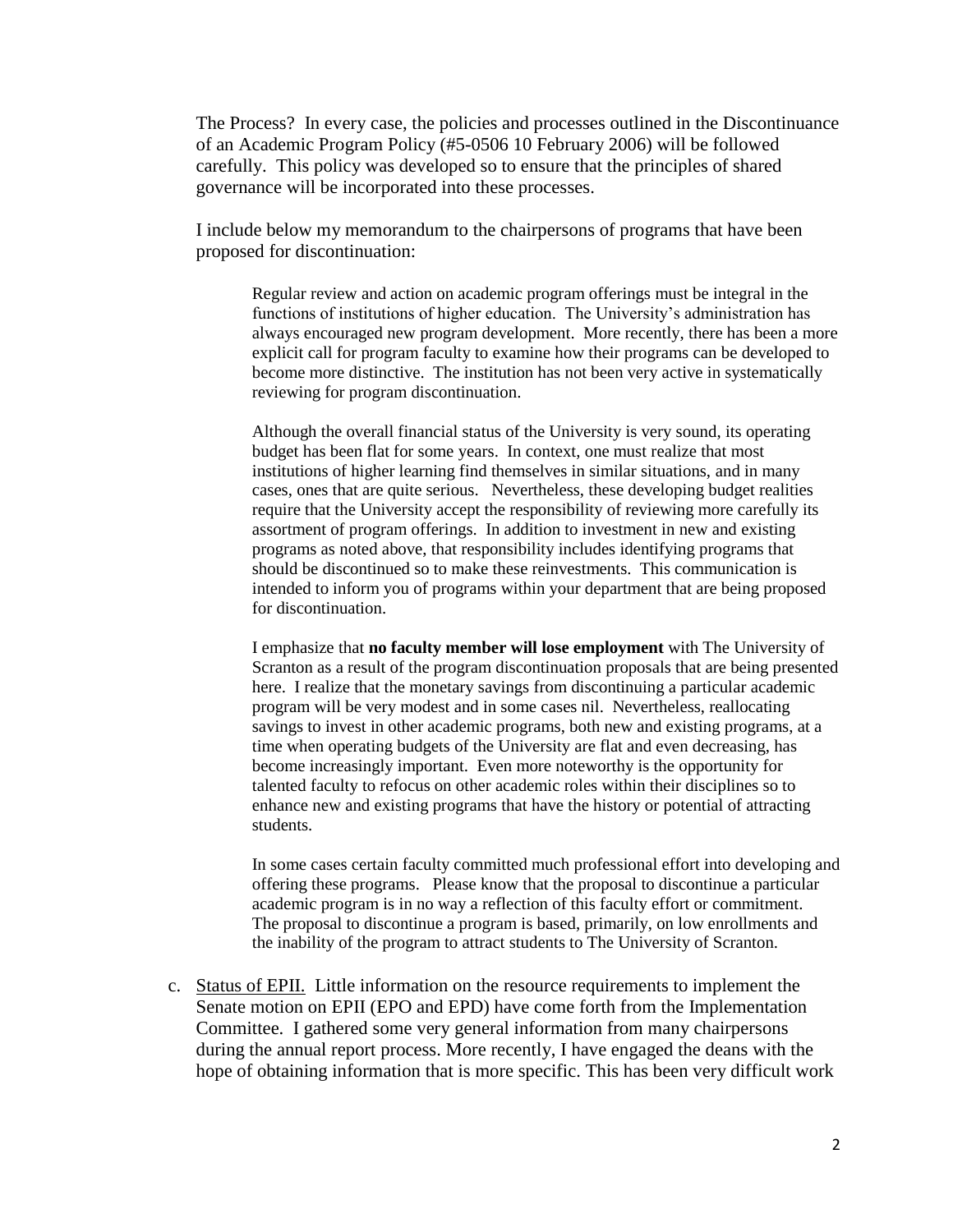but I will have some type of "guestimate" within another week or two. At this point it is clear that resources will be required, and they will be significant.

- d. A new concept for the 2019-20 academic calendar. I will be providing to the senates, through the University Governance Council, a concept for a 2019-20 academic calendar that greatly reduces the January intersession. The concept is not a proposal for a new calendar, but rather a call for vetting of this new concept. Removing the January session, which has been in place for over 40 years, is a very significant step which requires broad and complete vetting by the University community. The new calendar concept is developed to address the issue of overlapping terms that could lead to federal financial aid compliance issues. The new calendar concept would eliminate that potential. The formal 2019-20 calendar proposal, whatever form that will be, will be presented in spring 2018.
- e. Student Retention/Completion Group. Ms. Julie Ferguson and Dr. Sunil Ahuja have agreed to co-chair a group to examine University issues related to student retention and completion. The group will also recommend on actions, immediate and longer term that could be employed to enhance student retention and completion. Deans were asked to select a faculty member from each of their colleges. A representative from the Faculty Senate has also been requested to serve.
- f. New Program Development.

Neuroscience (MS). The program implementation team is being gathered to prepare for the launch of the program when it obtains Senate recommendation. The program is being developed in collaboration with the Geisinger Community Medical College.

Physician Assistant. Scott Massey, Ph.D., PA-C, Director and Professor, Physician Assistant Program, from Central Michigan University is serving as the consultant for development of a potential PA program at the UofS. On Tuesday, 10 October, he met with a number of administrators and faculty to discuss the processes, opportunities and challenges of moving forward to implementing a PA program.

#### **2. Rank and Tenure:**

A public meeting to inform faculty of the rank and tenure policies and procedures was held on Friday, September  $22<sup>nd</sup>$ . Twenty faculty have applied for tenure and/or promotion for the 2017-18 reviews. Six are applying promotion to full professor, ten for associate professor, three for tenure, and one for tenure and promotion and associate.

#### **3. Faculty Handbook Updates:**

The Faculty Handbook Committee, the Faculty Personnel Committee and the faculty and Board of Trustees have approved the following changes to the Faculty Handbook.

- (a) Professor Emeritus  $(7.0 B)$  the proposed language clarifies that faculty with Emeritus status may continue to use their University email account.
- (b) Proper Use of Faculty Status Extramural Utterances (5.2) the proposed language states that the University subscribes to the American Association of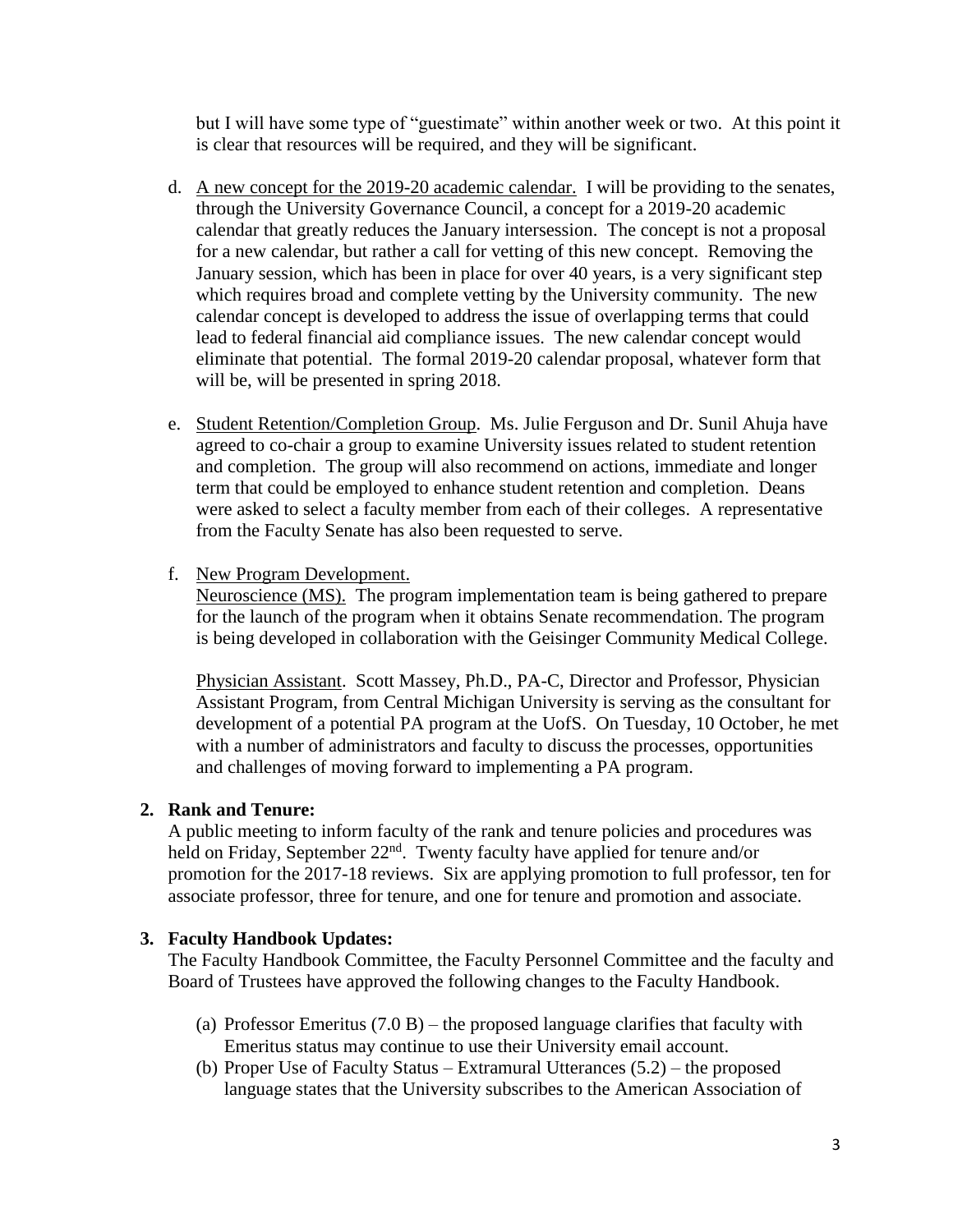University Professors' *Committee A Statement on Extramural Utterances,* which states as a controlling principle that "a faculty member's expression of opinion as a citizen cannot constitute grounds for dismissal unless it clearly demonstrates the faculty member's unfitness to serve."

## **4. Office of Research and Sponsored Programs:**

- Faculty/Student Research: ORSP has announced the availability of funding to promote high-quality faculty-mentored experiences in research and scholarship for undergraduate students. ORSP will be hosting a Faculty/Student Research Fair on October  $16<sup>th</sup>$  to provide an opportunity for faculty and students interested in conducting research to connect.
- Grant Writing Initiative: ORSP is eager to assist faculty in the achievement of their research goals. This includes supporting our faculty in their efforts to write effective grant proposals seeking extramural support for research activities. Awards in the amount of \$1,500 will provide selected University of Scranton faculty with monetary support to incentivize the development of external grant proposals. A stipend of \$750 will be paid for grant development during Intersession 2018 or Summer 2018, and an additional \$750 stipend will be provided to awardees upon submission of the completed proposal to ORSP.

Because this program seeks to facilitate the generation of proposals for extramural support, it is essential that the awards yield their proposed outcomes - one or more submitted grant proposals. Recipients of funding will be expected to submit a copy of the completed grant proposal to ORSP by the end of the regular academic semester subsequent to the period in which support was received. For example, the deadline for support received for Intersession 2018 is the end of the Spring 2018 semester.

Grant Writing Workshop/Funding Agency Travel Awards: ORSP is offering funding to support faculty who are interested in attending a grant writing workshop or visiting a funding agency in AY2018. The specific event must be approved by ORSP as one that will assist faculty in identifying funding streams, writing successful grant proposals, or in re-writing a previously rejected proposal. Interested faculty members must complete a pre-approval application prior to travel. If the application is approved, travel costs (including registration fees) will be reimbursed up to \$2000.

Recipients of these travel funds will be expected to submit a brief report (2 page maximum) describing the experience and knowledge gained. This will assist ORSP in maintaining a dialog with the faculty member concerning next steps in their quest for funding.

#### **5. Planning & Institutional Effectiveness:**

Metrics & Progress Reporting: There is already significant progress on the Middle States Self Study. This includes:

successfully submitted the Design for Self-Study as part of a lively and inspiring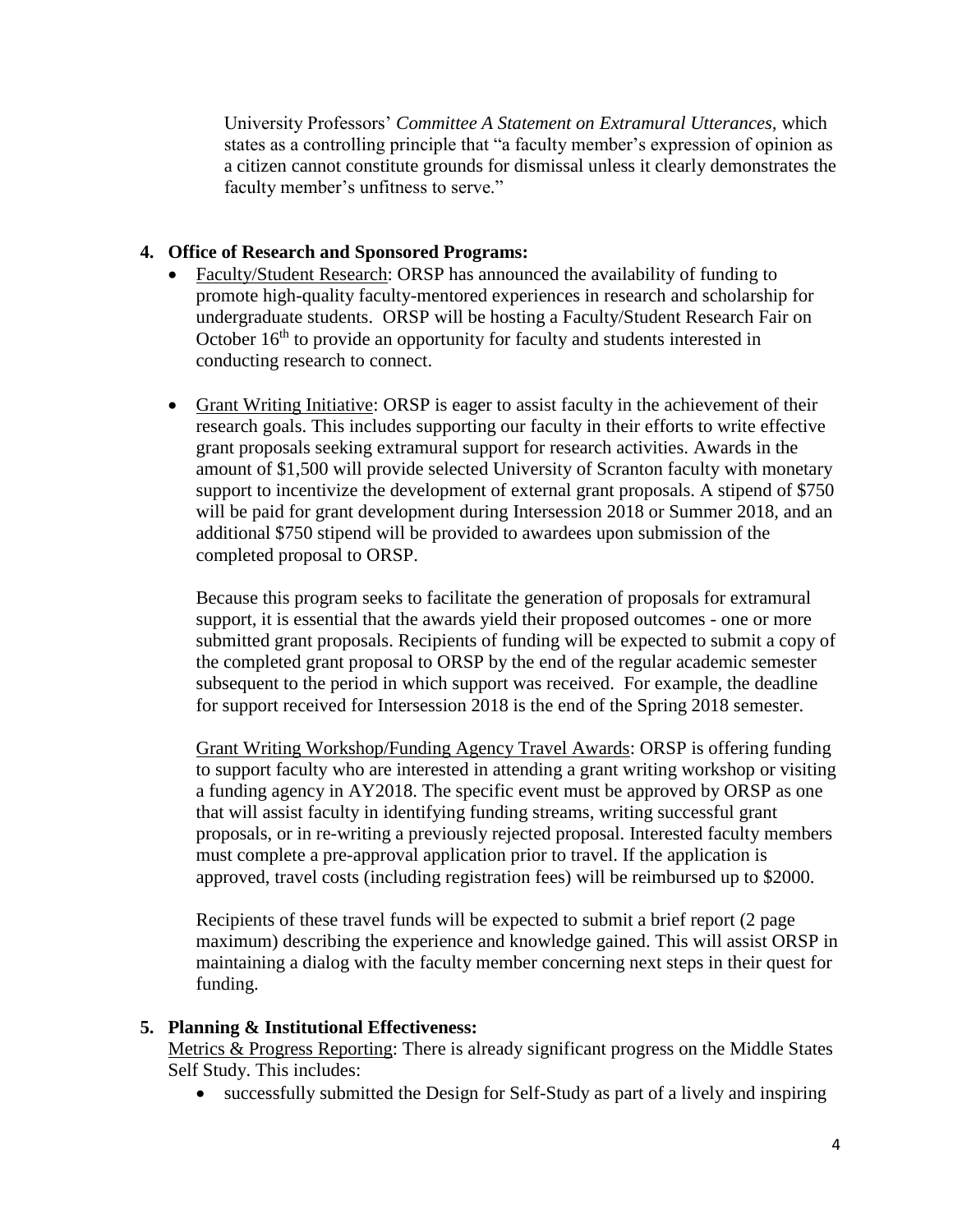spring visit by our Middle States Liaison, Dr. Ellie Fogarty;

- partnered with the Jesuit Center to conduct a summer workshop that further incorporates Ignatian discernment into the work of our Self-study; and
- recruited more than 50 faculty, staff, and students from across the campus community to serve on eight Working Groups.

During the next phase, the Working Groups will conduct research, gather evidence and analyze the results to produce the substantive reports necessary to demonstrate that the University meets Middle States' accreditation standards. As our Design notes, this Self-Study will be a transparent one, so we will bring these reports to the campus for comment and review.

Three town hall discussions were scheduled for September and October in order to give the campus community a chance to provide direct input on specific standards. Lastly, faculty and staff are being encouraged to take part in surveys this fall that will contribute to the Self-study:

- (September) AJCU consortium survey on mission, to which we have added a set of unique self-study reflection questions;
- (October) Survey by the Planning & Institutional Effectiveness Office about the University's [Strategic Plan.](http://www.scranton.edu/strategicplan)

#### **6. Office of Educational Assessment:**

Accomplishments to date for the 2017-18 Academic Year: On August 15<sup>th</sup> 2017, OEA and the Office of Planning & Institutional Effectiveness co-hosted a workshop for the President's Council on integrating assessment into all of the Middle States standards. We also hosted a workshop for Department Chairs and Program Directors on planning for assessment that afternoon.

Dr. Claudine Keenan, Dean of the School of Education at Stockton University and regional accreditation visitor, conducted both sessions.

OEA has completed its assessment of assessment, which involves using a rubric to score the Program Assessment Reports submitted to the Deans in June. This year, we shall provide feedback to all programs that submitted reports. Heretofore, programs could request feedback voluntarily.

Goals for the 2017-18 Academic Year: First, OEA will work closely with the Middle States Steering Committee and working groups on collecting evidence for the self-study. With the guidance of the Assessment Advisory Committee (AAC), OEA will continue to implement the Comprehensive Plan for Assessment. According to the plan, CAS programs will submit assessment plans in October for the next three-year assessment cycle. With these plans, we shall collect evidence on how programs "closed the loop" based on the last three-year cycle.

One of our major goals for the 17-18 academic year will be to focus on assessment of the GE Curriculum, as well as the Institutional Learning Outcomes (ILOs). An assessment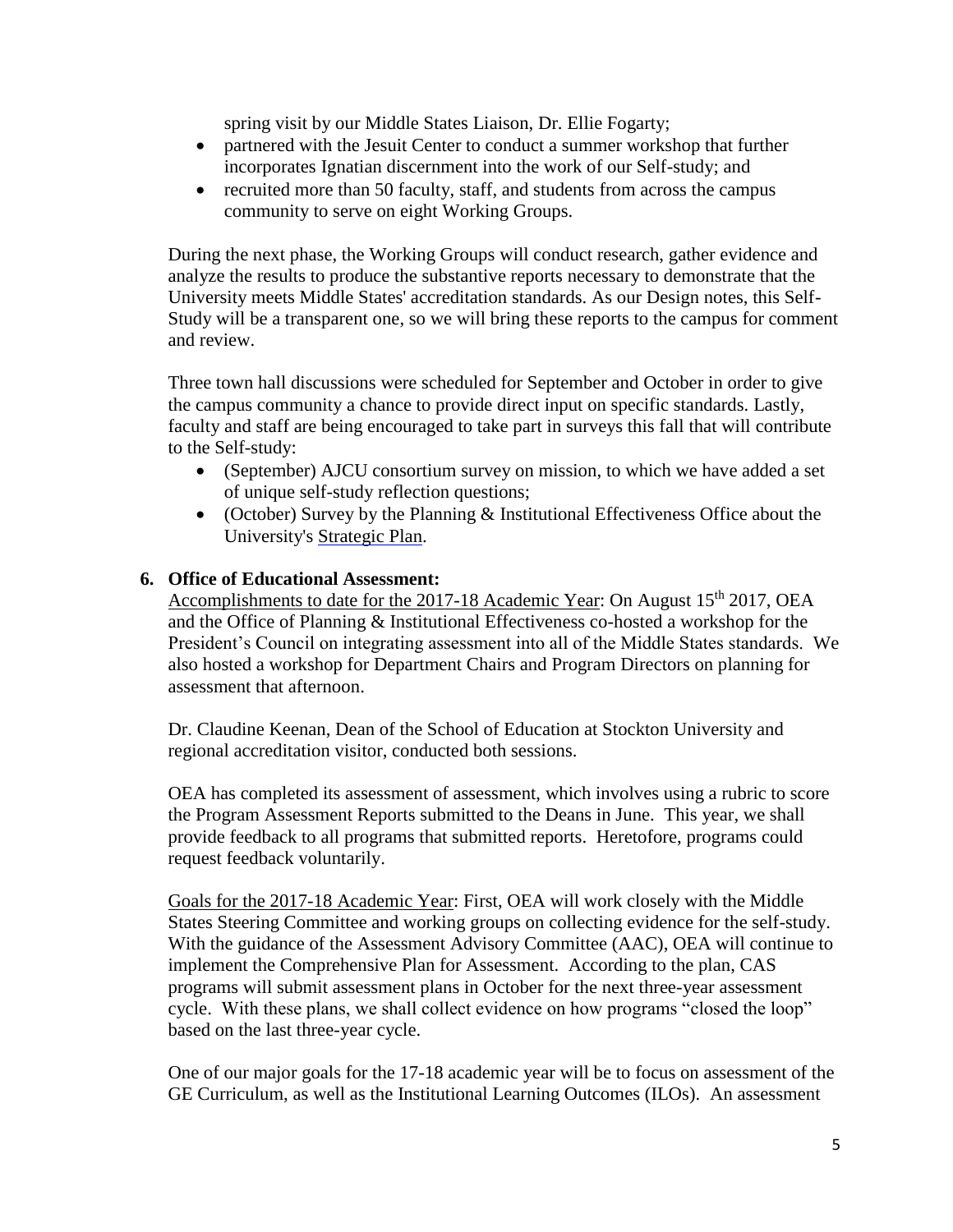of FYDT will began on September 22<sup>nd</sup>. Dr. Amy Simolo, Faculty Development Specialist in CTLE, will partner with OEA to hold a norming session for faculty involved in the assessment. In addition, there are several requests for the Provost's Assessment Scholars to conduct projects to assess the ILOs.

## **7. Study Abroad:**

Statistics: This year 266 students passed through our study abroad application software. For the year, we have had about a 30% increase in the number of students who studied abroad. Of the 266 students, 64% of them took part in the University of Scranton facultyled travel courses during the intersession and summer. In the intersession, there were 77 students in faculty-led programs and 91 in the summer. To maintain and increase these kinds of numbers, we will have to create a completely new way of doing faculty-led programs if we lose the intersession.

While some might think that the shorter programs are less effective in global learning, one of the myths that we need to dispel is that longer is automatically better. A well-run, short program with structured reflection during the experience can be much more effective than simply going over to a host university and taking courses there without a great deal of structure for reflecting on the local culture. As the faculty-led policy is being developed, we also need to think through how we can facilitate and encourage new faculty to develop travel courses to serve our student's needs.

Accompaniment: With the beginning of the fall semester, we have officially inaugurated a World Affairs/Study Abroad Club. The main goal of this club is to continue to accompany students who have studied abroad to help them process the various experiences they have had. The Study Abroad office hopes that this club will encourage the students to grow in their global understanding and their commitment to global citizenship. The club will be closely associated with the World Affairs segment in the Schemel Forum. We also plan to sponsor and co-sponsor events on global issues.

The Bolivia Site: This past summer, the University initiated a pilot site for our own overseas program. Ten students spent 6 weeks in Cochabamba, Bolivia. They received 9 credits of Spanish and 3 credits of TRS. The program included excursion trips to  $17<sup>th</sup>$ century Jesuit missions on the border with Brazil and Paraguay, a trip to La Paz and Lake Titicaca to visit the ruins of a pre-Colombian civilization, and a trek up to 16,000 feet on Mt. Tunari to participate in the rituals of the Andean New Year. The students also volunteered during an afternoon at either a home for abused girls or in the children's ward of the local hospital. All students were in home stays, where they were speaking Spanish. The vision is to further develop this site and to open it up to receive students from other Jesuit and neighboring institutions.

#### **8. International Students:**

We have 12 regular degree seeking students from 10 countries. Two are undergraduate students and 10 graduate students. Currently 12 undergraduate exchange students from 5 countries and 5 exchange visitors from 5 different counties are on campus.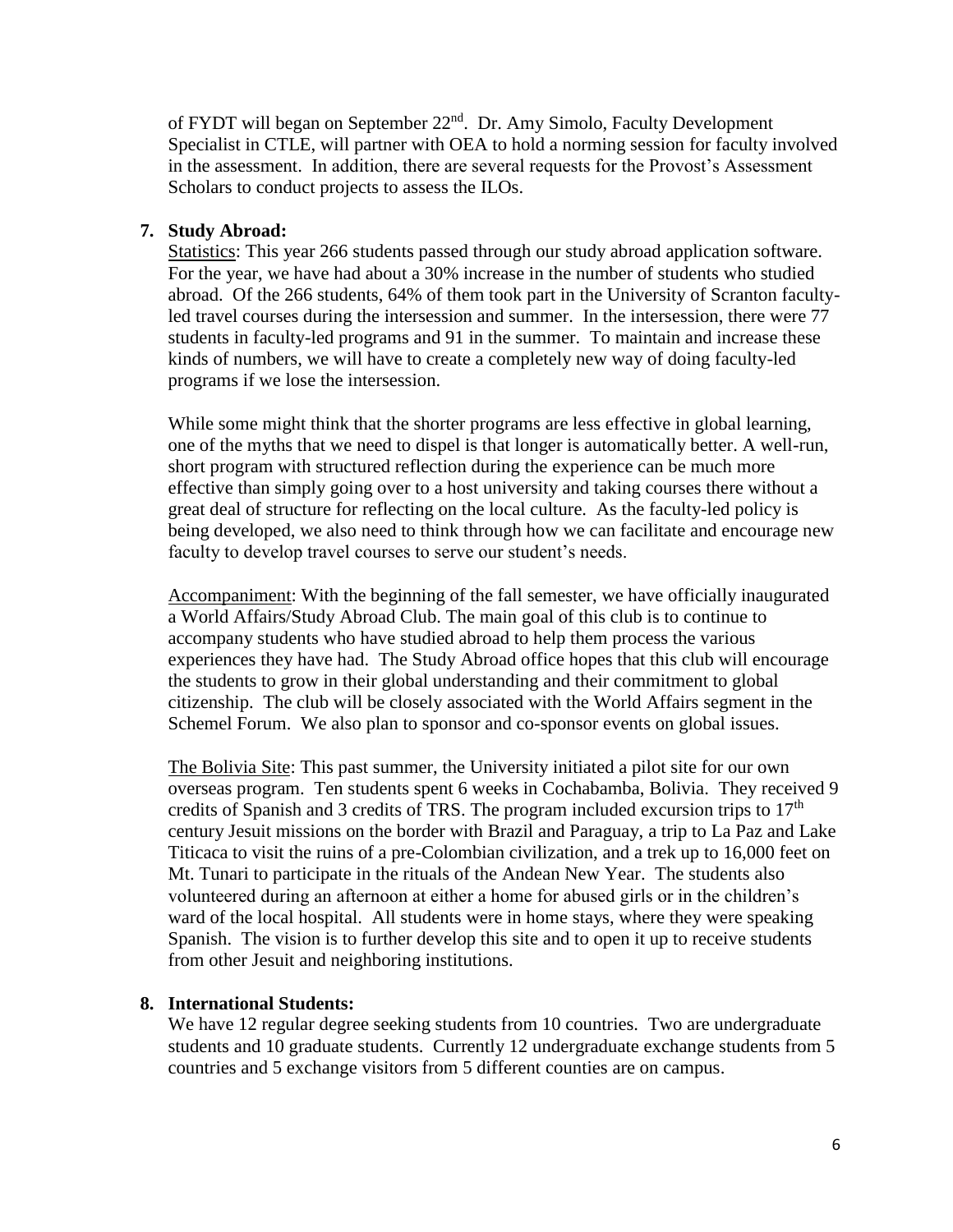## **9. Center for Career Development:**

- The annual Career Expo was held in late September. One hundred and four (104) companies registered to attend.
- Career Development and the Jane Kopas Women's Center launched the *Royal Threads* initiative, which is a professional clothing lending/giving program for students. Faculty and staff have kindly contributed to the effort by donating professional attire.
- *Scranton Connections*, in collaboration with University Advancement, will provide an opportunity for students to connect to alumni, chosen by major, industry, geography, interests and/or campus activities. The platform, CampusTap, is currently being customized and the program will be launched in late fall to a small beta group. The full launch is projected for January 2018. This initiative received a strategic plan funding grant by the University and would not have been realized without this financial support.

## **10. Curriculum:**

After consulting with Dr. Marx the following dates were sent to the faculty regarding the deadlines for submitting curriculum proposals. The dates allow the reviewing bodies' sufficient time to review and approve curriculum proposals for the inclusion in the 2018- 2019 catalogs.

- New Programs by December 15, 2017
- Major Program Changes by February 12, 2018
- Course Changes by February 19, 2018
- Any remaining small editorial changes by March 26, 2018

The following curriculum proposals have been approved by the Provost.

| <b>New Courses:</b>                                             | <b>Date Posted</b> |
|-----------------------------------------------------------------|--------------------|
| COMM 131X: LifeBackwards                                        | 4/12/17            |
| CJ 311: GIS for Public Safety                                   | 4/12/17            |
| COMM 121X: Mythology in the Media                               | 4/24/17            |
| INTD 212: The Loyola Experience                                 | 11/10/16           |
| <b>COMM 295: Intercultural Communication: Ireland</b>           | 3/22/17            |
| CJ 101: Foundations for Criminal Justice Professionals          | 4/12/17            |
| <b>Course Changes:</b>                                          |                    |
| WRTG 105, 106, 107: College Writing I, II and Composition       | 11/10/16           |
| HIST 327: The African Experience in Latin America               | 5/11/17            |
| <b>ENTR 362: Business Foundations for Entrepreneurs</b>         | 4/5/17             |
| <b>ENTR 363: Applied Business Foundations for Entrepreneurs</b> | 4/5/17             |
| <b>ENTR 372: The Entrepreneurial Mindset</b>                    | 4/5/17             |
| <b>ENTR 373: Business Creativity and Innovation</b>             | 4/5/17             |
| ENTR 374: Entrepreneurial Resource Acquisition & Mgt.           | 4/5/17             |
| <b>ENTR 375: Family Run Business</b>                            | 4/5/17             |
| <b>ENTR</b> 477: The Entrepreneurial Business Plan              | 4/5/17             |

ENTR 478: Social Entrepreneurship 4/5/17 FIN 251: Introduction to Finance 4/12/17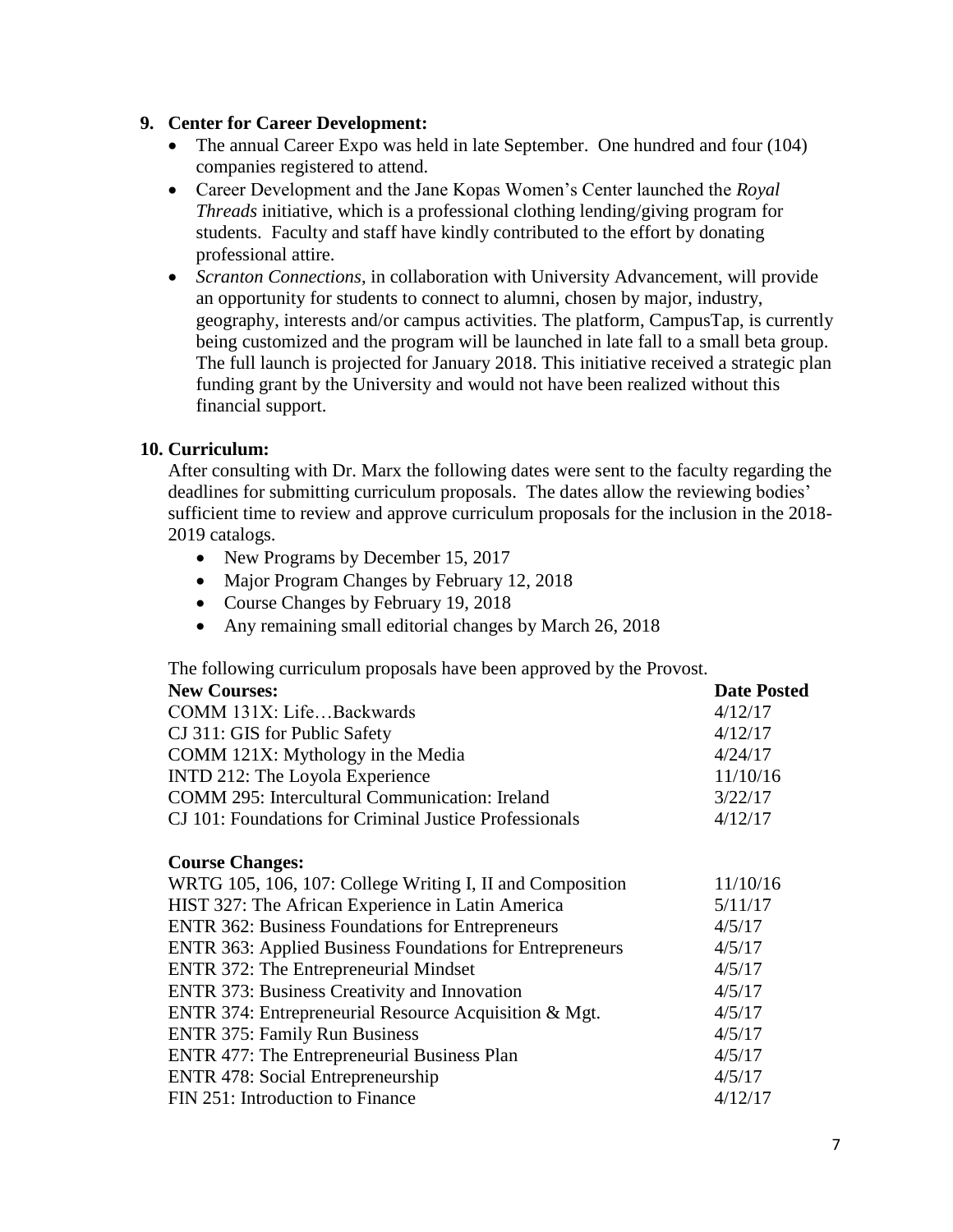# **11. College Updates:**

## *College of Arts and Sciences*

• The Department of Physics/EE recently received a very positive preliminary report from the ABET Engineering Accreditation Commission on our Computer Engineering and Electrical Engineering program. The team quickly recognized the culture of student-centered learning, and the commitment of faculty to this way of engaging student in the Physics/EE department, and throughout the University.

## *Panuska College of Professional Studies*

- The Education Department is hosting a site visit of its accrediting body CAEP (Council for the Accreditation of Educator Preparation) in October. The teacher education programs will be audited based on a new set of standards. The preparation for the visit included launching a few important innovations in the department. First, we established a data-driven quality assurance system, which includes reporting results of external and internal assessments of candidates to the Education Department faculty, establishing trends, and making programmatic changes based on our candidates' performance. In September we held our Annual Assessment Day to report the summary of candidates' performance for 2015-16 and 2016-17 academic years.
- The Education Department designed and completed an Alumni Survey to examine current job placements of our graduates, to tap into their satisfaction with the University of Scranton Teacher Education program, and to study the impact of our program completers on quality of education received by their P-12 students. The department conducted two stages of the survey, a pilot stage, which targeted 450 alumni and received responses from 136; and a main stage, which targeted 136 alumni and received responses from 52 respondents. The results of the survey are analyzed and were presented at Assessment Day.
- Exercise Science and Community Health Education students are taking part in the Health Matters Community Based Learning project. This project is a health education program that serves adults with Intellectual and Developmental Disabilities served by Saint Joseph's Center.

*Kania School of Management:*

• Profs. Regan and Marcy paper titled "The Doctorally-qualified Accounting" Faculty Shortage and the Demand for Non-traditional Doctoral Programs" was accepted for presentation at the 2017 AAA Annual meeting that was held in August.

*Weinberg Memorial Library:*

• In partnership with the Department of Nursing, the Weinberg Memorial Library now hosts the University of Scranton Doctor of Nursing Practice (DNP) Scholarly Projects Collection [\(http://www.scranton.edu/library/dnp\)](http://www.scranton.edu/library/dnp). Scholarly project papers and posters prepared by graduating DNP students are preserved in the